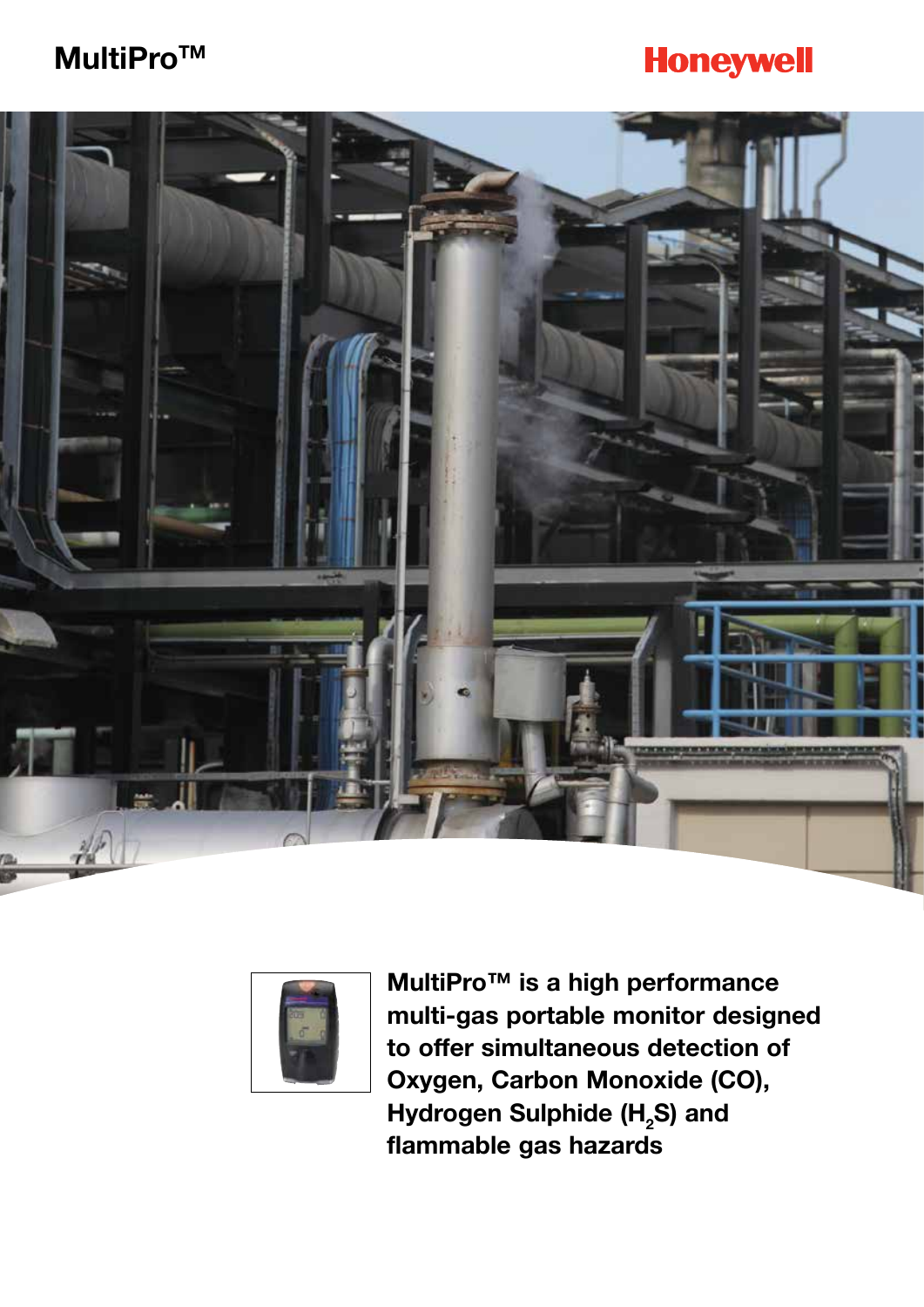## **MultiPro™**



### **Tough durable housing**

Small, lightweight design Robust, shock-resistant housing: polycarbonate frame with a rubber overmold

### **Ultra clear backlit display**

- Fully illuminated backlit LCD
- Easy to read with clear data display
- Continuous, real-time gas readings
- One-button operation
- Peak, STEL and TWA readings

### **Effective gas alarm indication**

- Highly visible bright LED visual alarm
- Distinctive loud two-tone audible alarm Vibration alarm that demands attention
- in high noise environments
- Four alarm levels for toxic sensors (Warning, Danger, STEL and TWA)

### **Offers enhanced safety**

- Low battery alarms
- Up to 22 hours run time depending on battery type
- Confidence LED and heartbeat pulse on display to indicate correct operation and power
- Flammable sensor warnings when  $O<sub>2</sub>$  is low enough to potentially compromise sensor performance

#### **Optional slip-on pump**

- Software controlled pump
- Powered by the MultiPro™ battery
- Automatic low flow/blockage alarm

### **Cost-effective ongoing use**

- Field serviceable
- When used with optional docking station and BioTrak software the ongoing cost of bump testing and calibration is reduced by up to 60% Integral datalogging
- Includes a black box datalogger
- Event logger (automatically logs 20 latest sessions)

### **Optional Accessories**

- Motorised pump
- Hand-aspirated sample draw kit
- Calibration / sample draw adapter
- Bump Test and Calibration Station: Includes 110V power supply, USB cable, software manual, 60 cms (2 ft) tubing with fitting and demand flow
- BioTrak software kit including BioTrak software and manual (please note: computer must support IrDA to download)
- Slip-in chargers and battery packs



MultiPro™ provides a user-friendly and robust monitoring solution with enhanced safety functionality including audible, visual and vibration alarms that feature four set points for toxic sensors (Warning, Danger, STEL and TWA). MultiPro™ also includes auto-warning capabilities for flammable sensors if Oxygen levels fall low enough to potentially compromise the sensor's performance.

Designed to offer personnel the power needed to get the job done, MultiPro™ features staged low battery alarms, backed up by a LED confidence beep and pulsing heartbeat on the display to indicate correct operation and battery power status.

With real-time readings, a black box recorder and event logger that automatically records the last 20 sessions, MultiPro™ helps permit simplified device management and fleet management activities. An in-built IR port allows quick communication with a PC, whilst the device's accompanying software, BioTrak, allows quick modification of MultiPro™.

With diffusion and sample mode settings and optional motorised, continuous draw pump, MultiPro™ offers the performance and detection capabilities required by the most challenging applications.

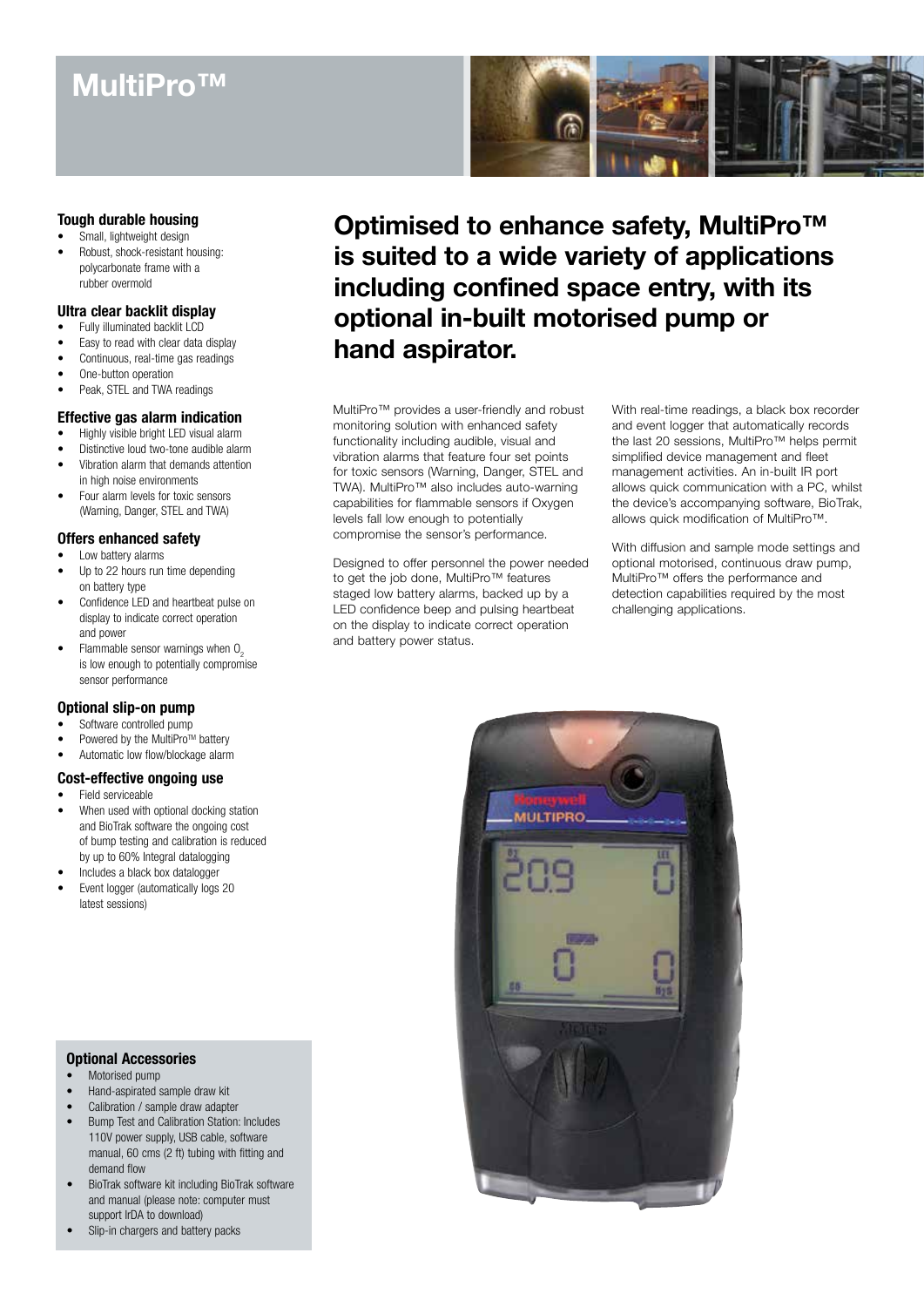# **General Specification**



| <b>Housing</b>                                                                       |                                                                                                                                                                                 |                    |                                                                                                      |             |  |
|--------------------------------------------------------------------------------------|---------------------------------------------------------------------------------------------------------------------------------------------------------------------------------|--------------------|------------------------------------------------------------------------------------------------------|-------------|--|
| <b>Material</b>                                                                      | Polycarbonate with tough rubber overmold                                                                                                                                        |                    |                                                                                                      |             |  |
| Weight                                                                               | (Alkaline): 280 g (9.9 oz); with pump: 370 g (13.1 oz), (Lithium-ion): 220 g (7.8 oz); with pump: 310 g (10.9 oz)                                                               |                    |                                                                                                      |             |  |
| <b>Dimensions</b>                                                                    | 11.4 cm H x 6.8 cm W x 4.3 cm D (4 1/2 in. x 2 11/16 in. x 1 11/16 in.)                                                                                                         |                    |                                                                                                      |             |  |
| Dimensions with pump installed                                                       | 17.1 cm H x 6.8 cm W x 4.3 cm D (6 % in. x 2 11/16 in. x 1 11/16 in.)                                                                                                           |                    |                                                                                                      |             |  |
| <b>Power</b>                                                                         |                                                                                                                                                                                 |                    |                                                                                                      |             |  |
| <b>Type</b>                                                                          | Rechargeable Lithium-ion or Alkaline (3 x AA size) battery pack options                                                                                                         |                    |                                                                                                      |             |  |
| <b>Environmental Ratings</b>                                                         |                                                                                                                                                                                 |                    |                                                                                                      |             |  |
| Water resistance rating                                                              | IPX <sub>5</sub>                                                                                                                                                                |                    |                                                                                                      |             |  |
| <b>RF</b> immunity                                                                   | Conforms to EN 50270                                                                                                                                                            |                    |                                                                                                      |             |  |
| <b>RF</b> emissions                                                                  | Conforms to IFC 61000-6-4                                                                                                                                                       |                    |                                                                                                      |             |  |
| <b>ESD immunity</b>                                                                  | Conforms to IEC 61000-4-2                                                                                                                                                       |                    |                                                                                                      |             |  |
| Approvals (All certifications include chargers and IQ docks (with approved chgr bds) |                                                                                                                                                                                 |                    |                                                                                                      |             |  |
|                                                                                      | UL Class I, Division 1, Groups A, B, C, D Temp Code T4<br>UL Class II, Division 1 Groups E,F,G<br>UL Class III<br>CSA Class I, Division 1 Groups A, B, C, D Temp Code T4        |                    | ATEX (DEMKO) Ex ia d IIC T4<br>IECEx Ex ia d IIC T4<br><b>CE Mark</b><br>CQST (China) Ex ia d IIC T4 |             |  |
| <b>Capabilities</b>                                                                  |                                                                                                                                                                                 |                    |                                                                                                      |             |  |
| <b>Controls</b>                                                                      | One-button operation. Single "Mode" button switch controls all common operations.                                                                                               |                    |                                                                                                      |             |  |
| <b>Sensor channels</b>                                                               | One to three channels. Four gases can be monitored when the DuoTox (CO/H <sub>2</sub> S) sensor is installed                                                                    |                    |                                                                                                      |             |  |
| <b>Gas Types</b>                                                                     |                                                                                                                                                                                 |                    |                                                                                                      |             |  |
| Available sensors                                                                    | $O_2$ , LEL, CO, H <sub>2</sub> S, DuoTox (CO/H <sub>2</sub> S)                                                                                                                 |                    |                                                                                                      |             |  |
| User adjustable alarms                                                               | Oxygen: Low/High; Combustible: Warning/Danger; Toxic: TWA/STEL/Ceiling (Warning/Danger level for each Toxic alarm)                                                              |                    |                                                                                                      |             |  |
| Calibration                                                                          | Fully automatic "zero" and "span" calibration adjustment                                                                                                                        |                    |                                                                                                      |             |  |
| <b>Calibration dates</b>                                                             | Datalogging instruments automatically retain the most recent calibration date and time                                                                                          |                    |                                                                                                      |             |  |
| <b>Motorised pump</b>                                                                | Optional motorised sample draw pump module is available                                                                                                                         |                    |                                                                                                      |             |  |
| <b>Security beep</b>                                                                 | User enabled                                                                                                                                                                    |                    |                                                                                                      |             |  |
| Latching peak alarms                                                                 | User enabled                                                                                                                                                                    |                    |                                                                                                      |             |  |
| Datalogging                                                                          | Black box datalogger that can be upgraded to a full datalogger at any time. Activation code and BioTrak PC software required                                                    |                    |                                                                                                      |             |  |
| Datalogging capacity                                                                 | 2500 records, 12 sessions. (For example, a one minute logging interval results in a 41 hour 40 minute capacity)<br>Logging interval is adjustable from one second to 60 minutes |                    |                                                                                                      |             |  |
| <b>Computer interface</b>                                                            | Wireless via PC IrDA port                                                                                                                                                       |                    |                                                                                                      |             |  |
| <b>Event logger</b>                                                                  | 20 events including gas type, max, average, time and duration                                                                                                                   |                    |                                                                                                      |             |  |
| <b>Sensors</b>                                                                       |                                                                                                                                                                                 |                    |                                                                                                      |             |  |
| Gas                                                                                  | LEL                                                                                                                                                                             | $\mathbf{0},$      | CO                                                                                                   | H,S         |  |
| Ranges                                                                               | $0 - 99%$                                                                                                                                                                       | 0-30 % by vol.     | 0-999 ppm                                                                                            | $0-200$ ppm |  |
| <b>Resolution</b>                                                                    | 1%                                                                                                                                                                              | 0.1%               | 1 ppm                                                                                                | 1 ppm       |  |
| Default alarm levels                                                                 |                                                                                                                                                                                 |                    |                                                                                                      |             |  |
| Gas                                                                                  | LEL                                                                                                                                                                             | $\mathbf{0}_{2}$   | CO.                                                                                                  | $H_{2}S$    |  |
| <b>Warning</b>                                                                       | 10%                                                                                                                                                                             | 19.5% (danger low) | 35 ppm                                                                                               | $10$ ppm    |  |
| <b>Danger</b>                                                                        | 20%                                                                                                                                                                             | 23.5%              | 100 ppm                                                                                              | 20 ppm      |  |
| <b>Alarms</b>                                                                        |                                                                                                                                                                                 |                    |                                                                                                      |             |  |
| Visual                                                                               | Bright red LED alarm visible from top and sides                                                                                                                                 |                    |                                                                                                      |             |  |
| Audible                                                                              | Two-tone, 92 dbA @ 30.5 cm (one ft)                                                                                                                                             |                    |                                                                                                      |             |  |
| Vibrating                                                                            | Optional                                                                                                                                                                        |                    |                                                                                                      |             |  |
| <b>Battery life</b>                                                                  |                                                                                                                                                                                 |                    |                                                                                                      |             |  |
|                                                                                      | Alkaline @ 70°F/22°C (hours): 22 hours, Li-ion @ 70°F/22°C (hours): 22 hours, Pump added: subtract approx 6 - 8 hours                                                           |                    |                                                                                                      |             |  |
| <b>Shelf life</b>                                                                    |                                                                                                                                                                                 |                    |                                                                                                      |             |  |
| Alkaline                                                                             | 240 days (while shut down), Li-ion (days) 180 days                                                                                                                              |                    |                                                                                                      |             |  |
| <b>Instrument</b>                                                                    |                                                                                                                                                                                 |                    |                                                                                                      |             |  |
| Temperature range                                                                    | Operating 0 to 110°F/-18 to 43°C, Intermittent -20 to 120°F/-29 to 49°C                                                                                                         |                    |                                                                                                      |             |  |
| <b>Humidity range</b>                                                                | 15 to 95% RH, non-condensing (0 to 95% RH for up to 4 hours)<br>$3/8$ LPM                                                                                                       |                    |                                                                                                      |             |  |
| Pump flow rate                                                                       | Up to 15m (50ft.)                                                                                                                                                               |                    |                                                                                                      |             |  |
| Pump tubing length                                                                   | Up to 5.5 hours                                                                                                                                                                 |                    |                                                                                                      |             |  |
| UL charger @ 68°F (20°C)                                                             | Front mounted LCD simultaneously displays readings for all gases being monitored                                                                                                |                    |                                                                                                      |             |  |
| <b>Display</b>                                                                       |                                                                                                                                                                                 |                    |                                                                                                      |             |  |
| Display backlight                                                                    | Bright white LED backlight (activated by Mode button)                                                                                                                           |                    |                                                                                                      |             |  |